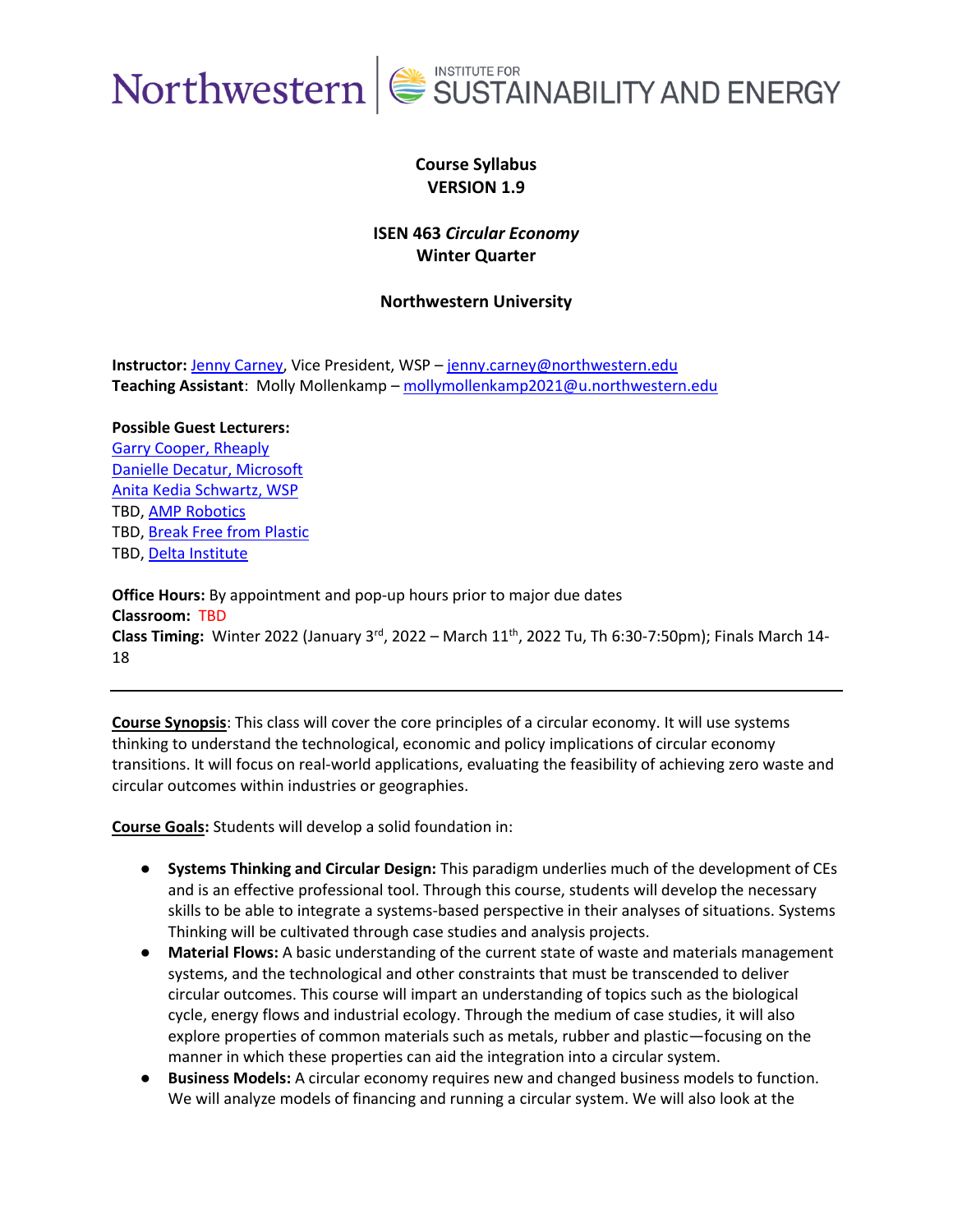bigger picture, exploring how global supply chains can scale up to faster implement and accommodate circular economies.

● **Incentivizing and Measuring the Circular Economy:** Policy considerations are important to the success of a circular economy. This course will consider the practicalities of delivering a circular economy, addressing the key incentives of all stakeholders involved. It will also consider the available tools to measure the impact and circularity of such systems.

### **Grading/Assessment**:

Grading will be based on the following rubric:

| <b>Component</b> | Weight | <b>Details</b>                                            | <b>Due</b>      |
|------------------|--------|-----------------------------------------------------------|-----------------|
| Participation    | 10%    | Based on attendance and instructor assessment of          | Ongoing         |
|                  |        | preparation and participation in class on a weekly basis  |                 |
| Quizzes          | 20%    | Conventional in-class quizzes based on the content. These | Week #3         |
|                  |        | will be declared beforehand and will focus on the details | (1/20/22)       |
|                  |        | of current practices and outcomes of the linear economy,  |                 |
|                  |        | emergent standards and measurement methodologies to       | Week #5         |
|                  |        | drive circular outcomes, and theoretical frameworks       | (2/3/22)        |
|                  |        | explored in class. Questions may include definitions,     |                 |
|                  |        | analyses, etc.                                            |                 |
| Case Study       | 30%    | There will be two case studies assigned. Students will    | Week #4         |
| Assignments      |        | research circularity approaches and use case study        | (Due            |
|                  |        | examples and datasets to summarize and evaluate against   | $1/28/22$ at    |
|                  |        | assigned case questions (usually 2-3 questions) in the    | 5pm)            |
|                  |        | style of business writ. Topics will vary but may include  |                 |
|                  |        | quantifying environmental and business implications, or   | Week #6         |
|                  |        | assessing how the case reallocates benefit and burden,    | (Due            |
|                  |        | meets financial viability criteria, or addresses consumer | $2/11/22$ at    |
|                  |        | behavior and social values considerations.                | 5pm)            |
|                  |        |                                                           |                 |
| Final            | 40%    | Groups of 3-4 students will identify a waste-generating   | <b>Week #10</b> |
| Presentation     |        | practice with potential for circular disruption, design a | (Elevator       |
| & Paper          |        | circular solution concept and consider the aspects of its | Pitch           |
|                  |        | implementation.                                           | presentati      |
|                  |        |                                                           | ons in class    |
|                  |        | Students will be expected to deliver:                     | $3/8/22$ and    |
|                  |        | 10-minute Elevator Pitch of Solution (PowerPoint<br>1.    | 3/10/22;        |
|                  |        | Presentation in Class)                                    | Final           |
|                  |        | A written, 5-page paper submitted at 8am on the<br>2.     | papers due      |
|                  |        | morning of the last class.                                | $3/11/22$ at    |
|                  |        |                                                           | 8am)            |
|                  |        | Students will be assessed in the following ways:          |                 |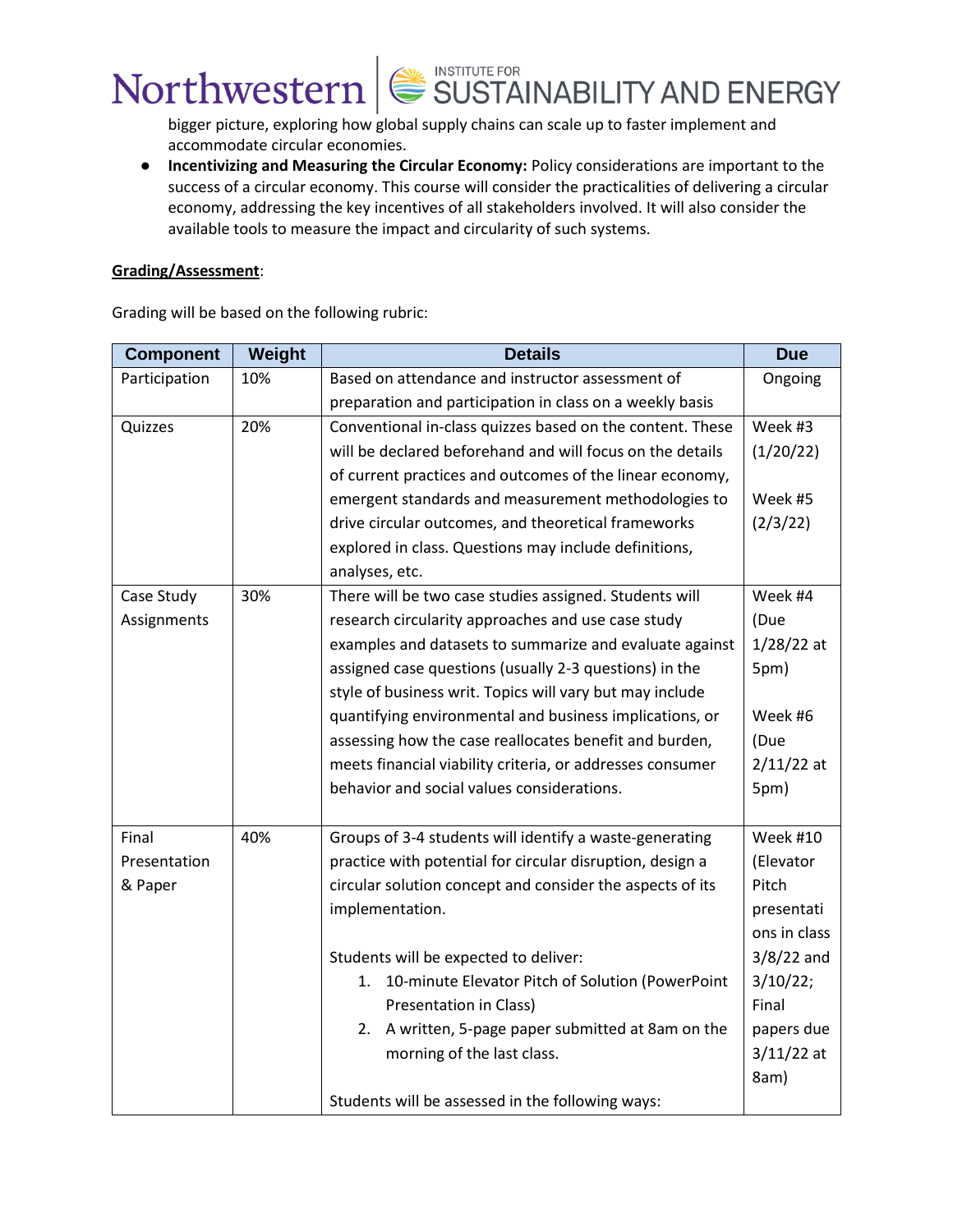# Northwestern  $\left|\bigotimes^{\text{MSTITUTE FOR}}$  SUSTAINABILITY AND ENERGY

| 1.       | In-Class Presentation: The group will receive a            |  |
|----------|------------------------------------------------------------|--|
|          | team grade based on the clarity of the message             |  |
|          | and the quality of presentation (10%)                      |  |
| 2.       | Written Project: The instructor will provide a             |  |
|          | grade to the group based on the assessment of              |  |
|          | the issue/opportunity for a circular solution, the         |  |
|          | quality of the recommendation/solution and the             |  |
|          | depth of implementation planning and risk                  |  |
|          | assessment. Further details on expectations for            |  |
|          | the project will be shared when teams are formed           |  |
|          | (30%)                                                      |  |
|          |                                                            |  |
|          | Students are expected to contribute meaningfully to        |  |
|          | group projects based on peer reviews. Failure to           |  |
|          | contribute could result in a reduction in an individual's  |  |
|          | grade relative to the overall team grade on the final      |  |
| project. |                                                            |  |
|          |                                                            |  |
|          | All students will be expected to be involved and engaged   |  |
|          | in presentations of others. Failure to attend or show      |  |
|          | respect during the presentation of the others could result |  |
|          | in a reduction in the team grade on the final project.     |  |
|          |                                                            |  |
|          |                                                            |  |

### **Grading Policy:**

All questions and problems regarding grades must be presented in writing within one week after the test, homework, or project has been returned. The grading scale is fixed, please do not wait until the end of the quarter if you are concerned about the direction of your grade. Grades will be assigned based on all the work you have completed during the semester using the following scale:

| A  | 93.333 to 100    | C                    | 73.333 to 76.666 |
|----|------------------|----------------------|------------------|
| А- | 90,000 to 93,333 | $\mathsf{C}\text{-}$ | 70,000 to 73,333 |
| B+ | 86.666 to 90.000 | D+                   | 66.666 to 70.000 |
| B  | 83.333 to 86.666 | D                    | 63.333 to 66.666 |
| B- | 80,000 to 83,333 | D-                   | 60,000 to 63,333 |
| C+ | 76.666 to 80.000 |                      | <60.000          |

### **Course Readings:**

The following texts are required for the class.

- 1. Webster, K. *Circular Economy: A Wealth of Flows*. Ellen MacArthur Foundation, 2nd Edition, 2016.
- 2. Raworth, K. *Doughnut Economics. Seven Ways to Think Like a 21st-Century Economist.* Random House, 2017. Print.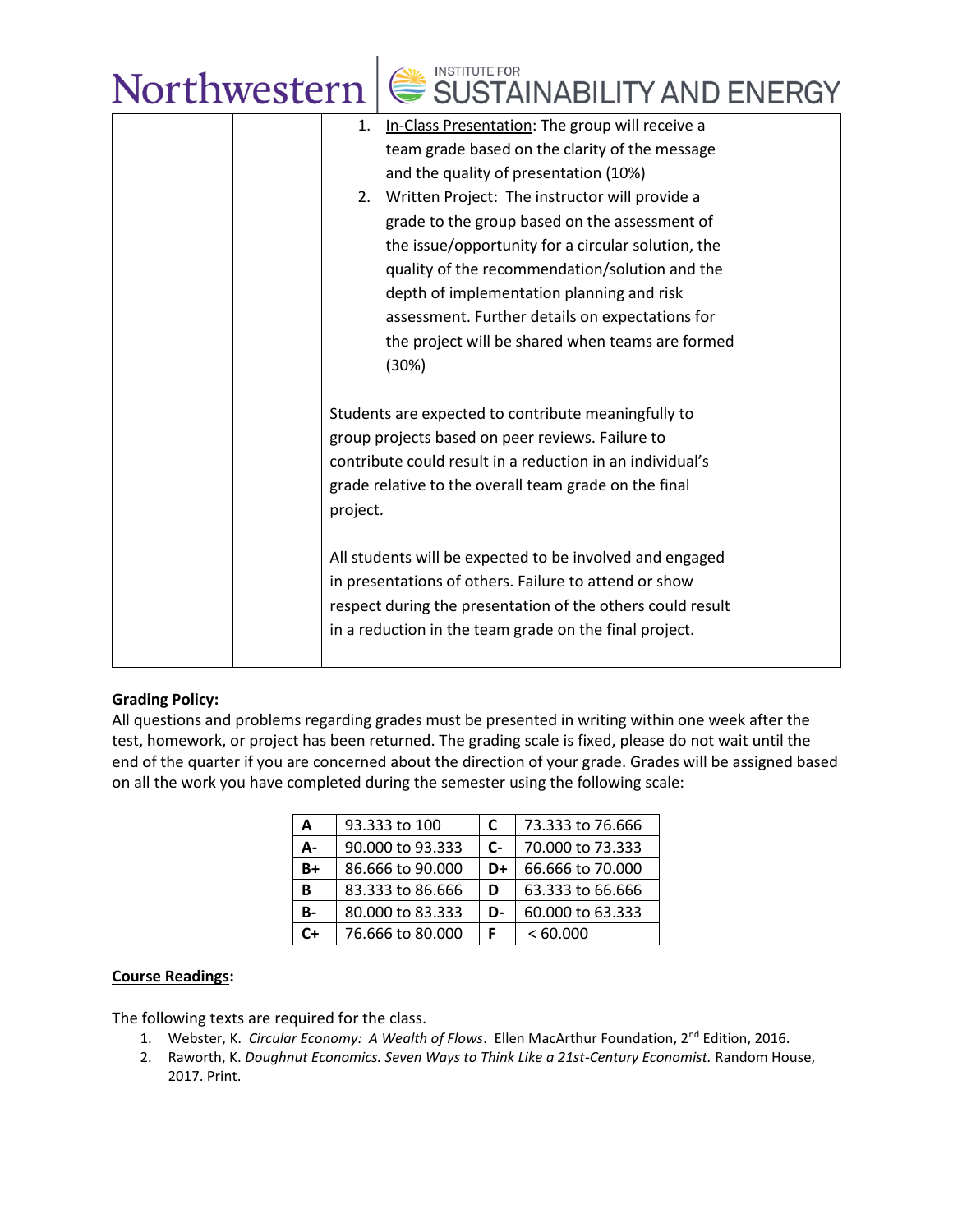Other standards, reports, articles and essays will be assigned and distributed in class. Recommended or required additional reading will include but is not limited to:

- UL 2799 Environmental Claim Validation Procedure for Zero Waste to Landfill
- UL 3600 Outline of Investigation for Measuring and Reporting Circular Economy Aspects of Products, Sites and Organizations
- *Circularity Gap Report 2020*. Circle Economy. 2020.
- *[Achieving Operational Zero Waste: An inside look into Microsoft](https://download.microsoft.com/download/7/2/8/72830831-5d64-4f5c-9f51-e6e38ab1dd55/Zero_Waste_External_Whitepaper.pdf)'s operational zero waste journey*. Microsoft, in partnership with WSP. 2020.
- Kaza, Silpa; Yao, Lisa C.; Bhada-Tata, Perinaz; Van Woerden, Frank. *What a Waste 2.0 : A Global Snapshot of Solid Waste Management to 2050*. Urban Development;. Washington, DC: World Bank. 2018 © World Bank. https://openknowledge.worldbank.org/handle/10986/30317 License: CC BY 3.0 IGO.
- Ellen MacArthur Foundation, "The New Plastics Economy: Rethinking the Future of Plastics"
- 2021 [Chicago Waste Strategy](https://www.chicago.gov/city/en/progs/env/2021-waste-strategy.html)

### **Websites:**

At points you may be required to watch videos, read blogs, or explore websites outside of class.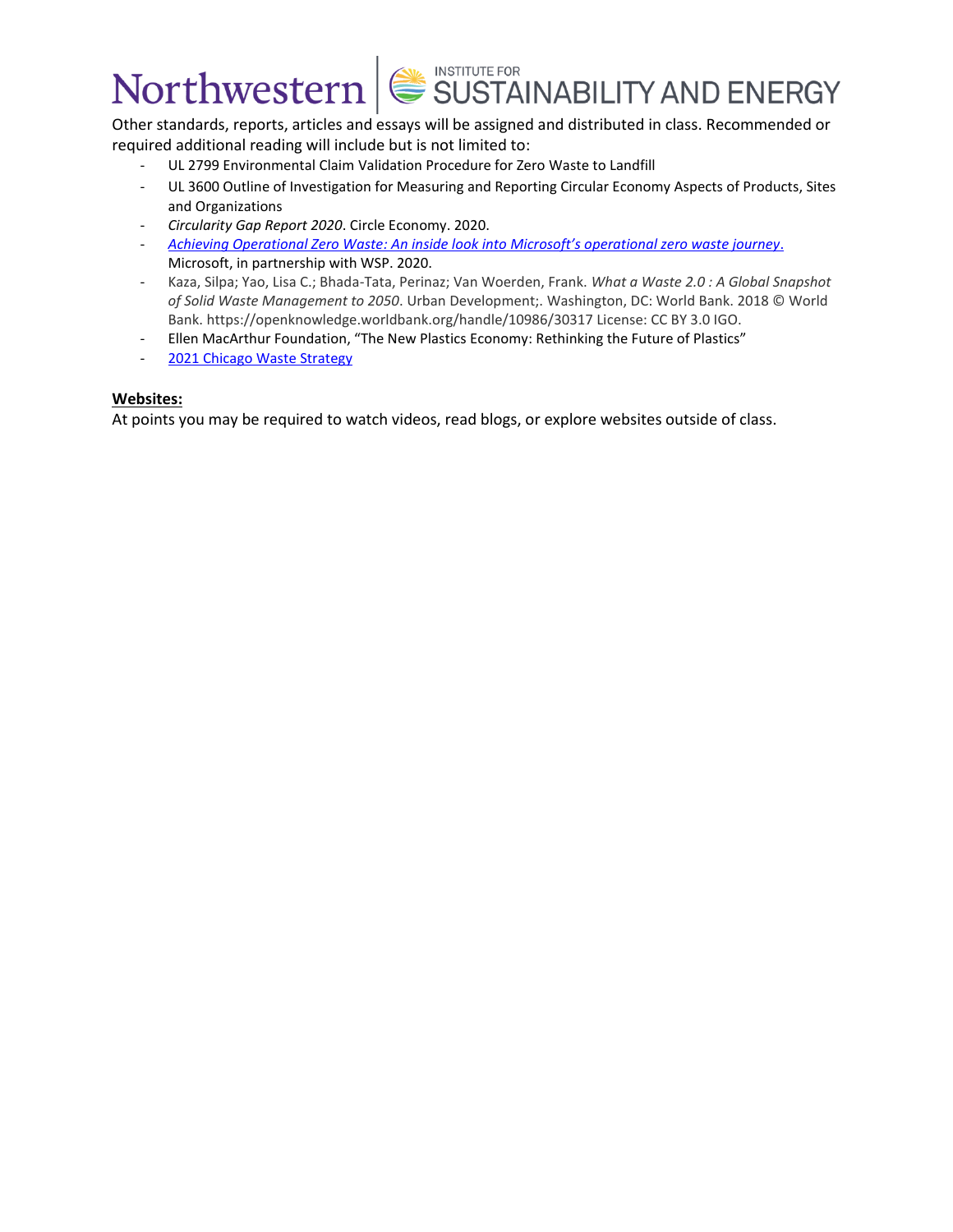### **CLASS OUTLINE**

| <b>Weekly Topic</b>              | <b>Description</b>                                                                 |
|----------------------------------|------------------------------------------------------------------------------------|
| 1: Intro to Circular             | Student intake survey to determine baseline understanding of<br>$\bullet$          |
| Economy, Systems                 | circularity topics and areas of top interest                                       |
| Thinking, and Course             | Introduction to course, its objectives and expectations of students<br>$\bullet$   |
| Logistics                        | When and why did the economy become linear?<br>$\bullet$                           |
|                                  | Orientation to circular economy and systems thinking principles                    |
|                                  |                                                                                    |
|                                  | <b>Required Readings</b>                                                           |
|                                  | Circular Economy: A Wealth of Flows. Introduction and Chapter 3                    |
|                                  | Doughnut Economics. Chapters 2 and 6                                               |
|                                  | Robin Wall Kimmerer, Serviceberry essay                                            |
| 2: The State of Waste in         | Waste generation and management flows and characterization<br>$\bullet$            |
| the Linear Economy               | The environmental and social impacts of linear and extractive<br>$\bullet$         |
|                                  | practices                                                                          |
|                                  | Economic drivers of current state approaches<br>$\bullet$                          |
|                                  | Overview of constraints to adopting circular practices                             |
|                                  |                                                                                    |
|                                  | <b>Required Readings</b>                                                           |
|                                  | What a Waste 2.0: A Global Snapshot of Solid Waste Management to 2050              |
|                                  | Circularity Gap Report 2020, Excerpts to be assigned                               |
| 3: Human Behavior and            | Fundamentals of human behavior as consumers, producers, and<br>$\bullet$           |
| Circularity                      | materials managers                                                                 |
|                                  | Values and norms in the US & beyond<br>$\bullet$                                   |
|                                  | Nudging behavior change for circular outcomes                                      |
|                                  | <b>Required Readings</b>                                                           |
|                                  | Circular Economy: A Wealth of Flows. Chapters 5 and 7                              |
|                                  | Doughnut Economics. Chapter 3                                                      |
|                                  |                                                                                    |
|                                  | QUIZ #1 COVERING WEEKS 1-2 (Thursday, January 20th)                                |
| 4: Infrastructure &              | Material flows in circular systems<br>$\bullet$                                    |
| <b>Technology Transformation</b> | Processing realities of common materials such as cardboard, plastics,<br>$\bullet$ |
| for Material Flows in            | cloth, rubber and metals                                                           |
| Circular Systems                 | Reverse logistics infrastructure needs and opportunities<br>$\bullet$              |
|                                  | Impacts of flows beyond raw materials such as transportation, energy               |
|                                  | <b>Required Readings</b>                                                           |
|                                  | Circular Economy: A Wealth of Flows. Chapters 6 and 8                              |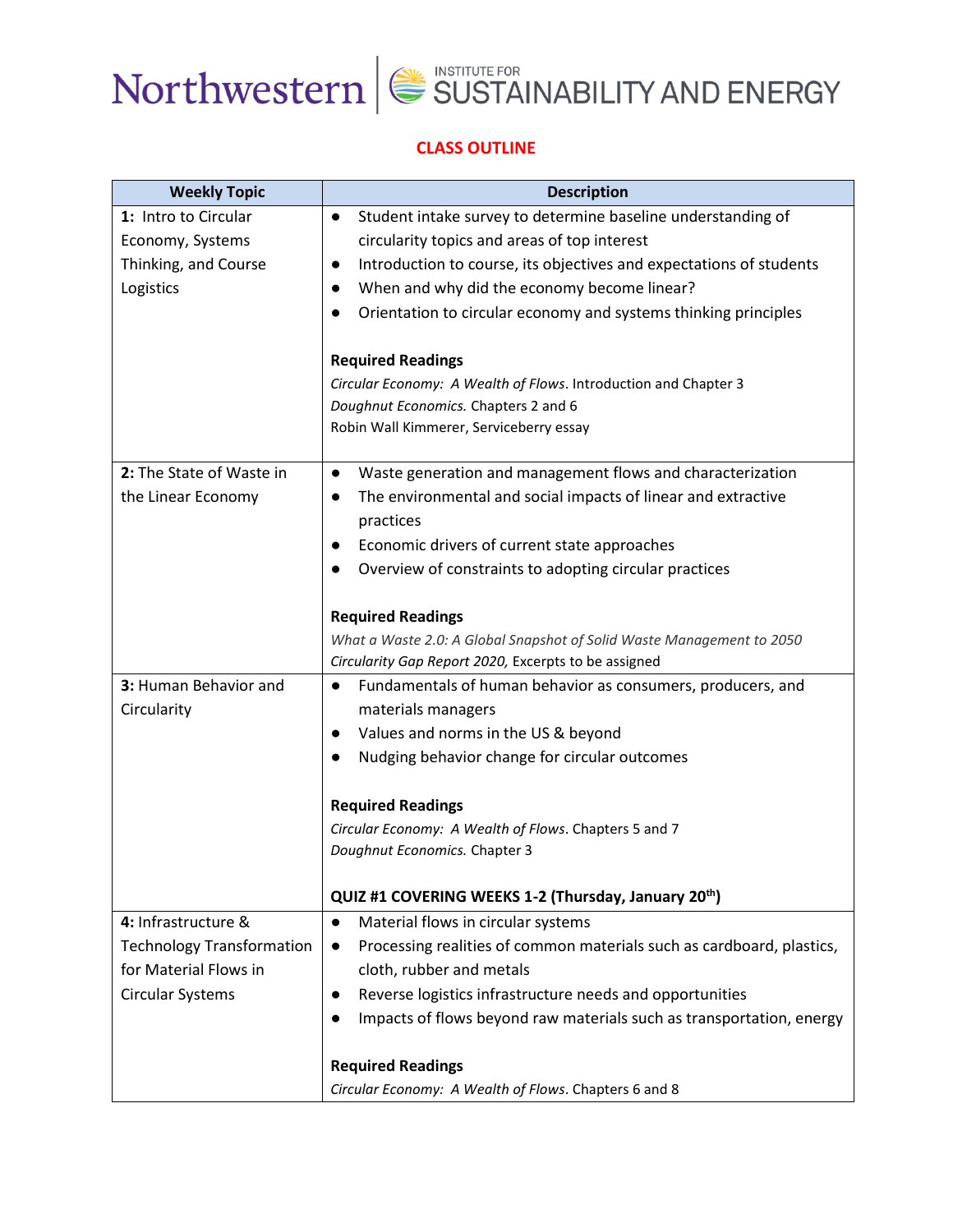|                                                      | CASE STUDY #1 DUE Friday, January 28th, 5pm                                                                                                                                                                                                                                                                                                                                                                                                           |
|------------------------------------------------------|-------------------------------------------------------------------------------------------------------------------------------------------------------------------------------------------------------------------------------------------------------------------------------------------------------------------------------------------------------------------------------------------------------------------------------------------------------|
| 5: Material palettes and<br>product design           | Materials conducive to circularity based on physical properties,<br>$\bullet$<br>including biological materials as feedstocks<br>Product life cycles<br>$\bullet$<br>Proprietary versus open-source circular systems and the implications<br>$\bullet$<br>for product design and branding<br>The right-to-repair movement<br>$\bullet$<br>Examples of circular and non-circular designs in food, packaging,<br>$\bullet$<br>electronics, and clothing |
|                                                      | <b>Required Readings</b><br>Ellen MacArthur Foundation, "The New Plastics Economy: Rethinking the Future<br>of Plastics"                                                                                                                                                                                                                                                                                                                              |
|                                                      | QUIZ #2 COVERING WEEKS 4-5 (In-class Thursday, February 3rd)                                                                                                                                                                                                                                                                                                                                                                                          |
|                                                      | Establishment of groups for final project, review of final project<br>objectives and output, discussion of potential topics.                                                                                                                                                                                                                                                                                                                          |
| 6: Business-scale circularity<br>& measurement       | GHG accounting, waste-related emissions and voluntary actions by<br>$\bullet$<br>companies<br>Corporate sustainability, zero waste, co-opetition and global supply<br>$\bullet$<br>chain influence<br>Measuring zero waste and circular progress in business operations<br>$\bullet$<br>Leading practices from Fortune 500 companies<br>$\bullet$<br>New business models and innovative small-scale players<br>$\bullet$                              |
|                                                      | <b>Required Readings</b><br>UL 2799 Environmental Claim Validation Procedure for Zero Waste to Landfill<br>UL 3600 Outline of Investigation<br>Achieving Operational Zero Waste<br>CASE STUDY #2 DUE Friday, February 12th, 5pm                                                                                                                                                                                                                       |
| 7: Local/regional-scale<br>circularity & measurement | Regulatory approaches and incentives for circularity<br>$\bullet$<br>Policy success and failure examples<br>$\bullet$<br>Adapting local infrastructure to meet global supply chains<br>$\bullet$<br>Measuring circularity within geographic boundaries<br>$\bullet$<br>Leading practices in the US and internationally<br>Review of existing state organics waste policies                                                                            |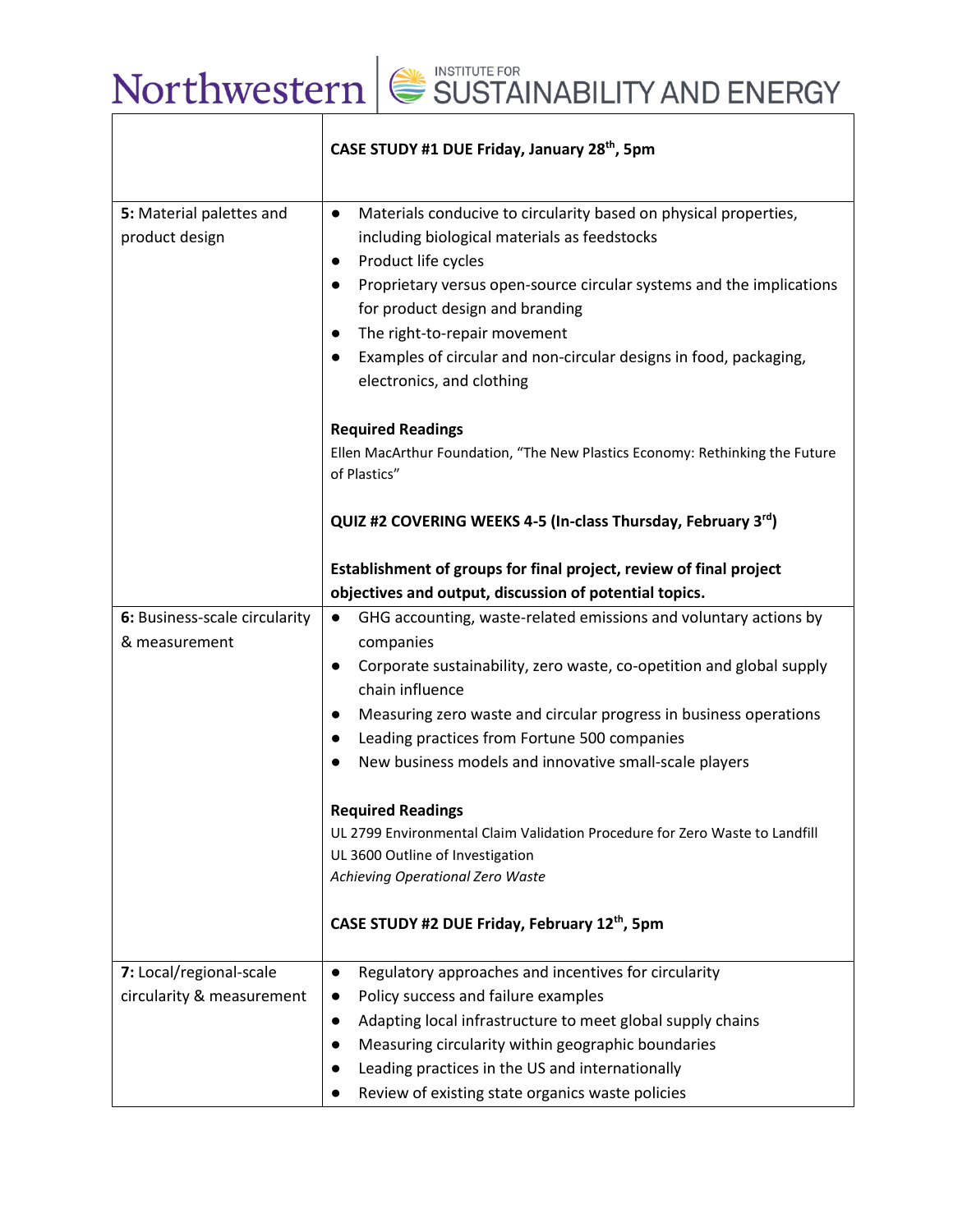|                                | <b>Required Readings</b><br>Circular Economy: A Wealth of Flows. Chapter 9<br>2021 Chicago Waste Strategy<br>FINAL PROJECT OUTLINE DUE Thursday, February 18th                                                                                                                                                                                                                                  |  |
|--------------------------------|-------------------------------------------------------------------------------------------------------------------------------------------------------------------------------------------------------------------------------------------------------------------------------------------------------------------------------------------------------------------------------------------------|--|
| 8: Equity in the Circular      | Upfront premiums for participating in circular systems<br>$\bullet$                                                                                                                                                                                                                                                                                                                             |  |
| Economy                        | The moral economy, economic inclusion and the circular economy<br>$\bullet$<br>workforce                                                                                                                                                                                                                                                                                                        |  |
|                                | Is the circular economy for economic growth or social and<br>$\bullet$                                                                                                                                                                                                                                                                                                                          |  |
|                                | environmental well-being?                                                                                                                                                                                                                                                                                                                                                                       |  |
| 9: Implementation, scaling,    | Striving towards regenerative systems<br>$\bullet$                                                                                                                                                                                                                                                                                                                                              |  |
| and deep dives                 | Detailed review of implementation examples, including the array of<br>$\bullet$<br>changes necessary, quantitative analysis for planning and reporting,<br>stakeholder mapping, and troubleshooting implementation obstacles<br>Examples covered might include:<br>$\bullet$<br>Eliminating single-use cups<br>Composting food waste<br>$\overline{\phantom{0}}$<br>Eliminating packaging waste |  |
| <b>10: Final Presentations</b> | Groups will present the 10-minute elevator pitches of their final<br>$\bullet$<br>presentations and field questions about their proposals.<br>PRESENTATIONS In-class Tuesday, March 8TH and Thursday, March 10th<br>FINAL PROJECT PAPER DUE Friday, Marth 11 <sup>th</sup> , 8am                                                                                                                |  |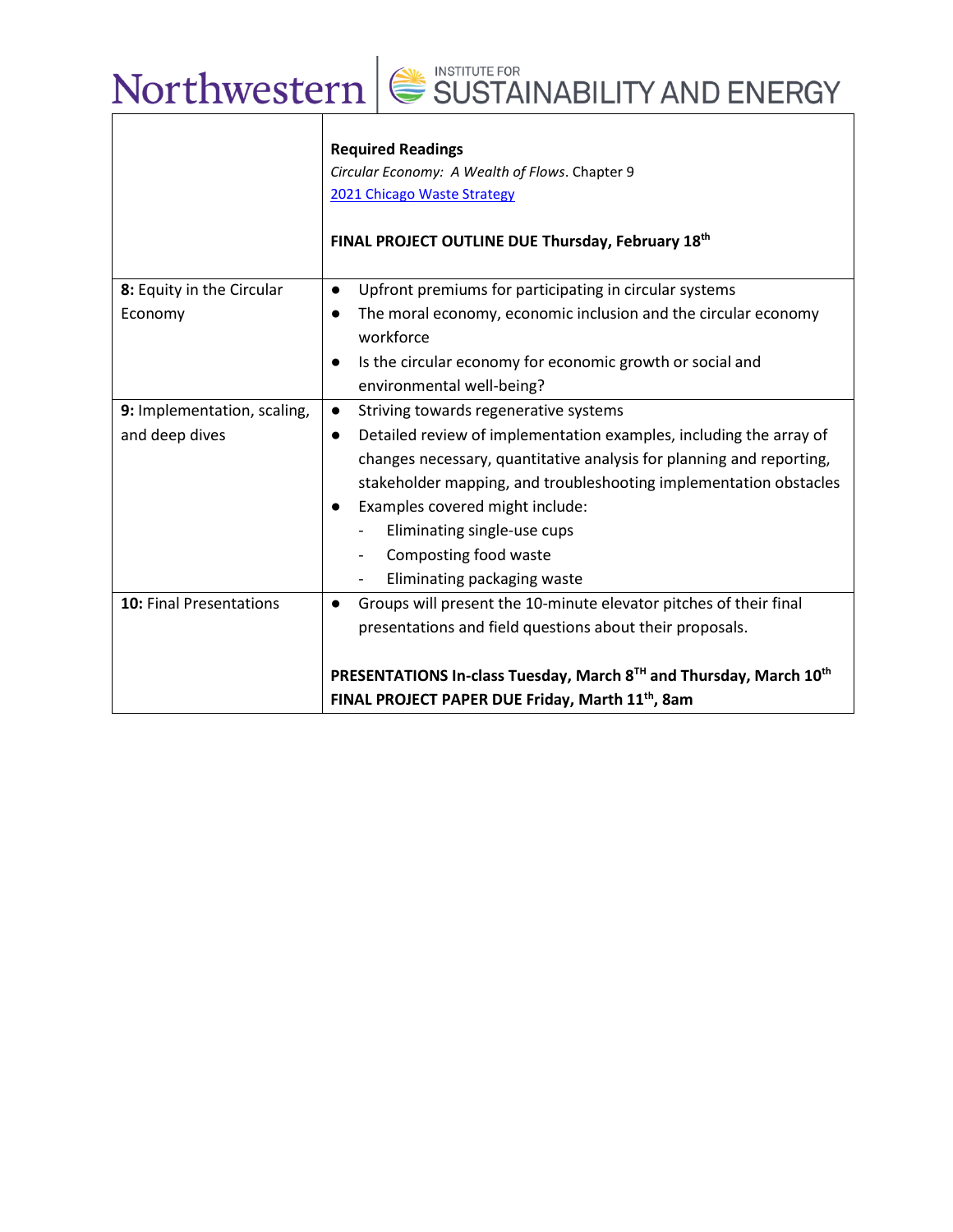

Source: Ellen MacArthur Foundation, 2019<sup>1</sup>

### **COVID-19 Classroom Expectations Statement**

Students, faculty, and staff must comply with University expectations regarding appropriate classroom behavior, including those outlined below and in the [COVID-19 Code of Conduct.](https://www.northwestern.edu/communitystandards/about-us/northwestern-university-student-expectations-covid-19-code-of-conduct.html) With respect to classroom procedures, this includes:

- Policies regarding masking and social distancing evolve as the public health situation changes. Students are responsible for understanding and complying with current masking, testing, Symptom Tracking, and social distancing requirements.
- In some classes, masking and/or social distancing may be required as a result of an Americans with Disabilities Act (ADA) accommodation for the instructor or a student in the class even when not generally required on campus. In such cases, the instructor will notify the class.
- No food is allowed inside classrooms. Drinks are permitted, but please keep your face covering on and use a straw.

<sup>1</sup> <https://www.ellenmacarthurfoundation.org/circular-economy/concept/infographic>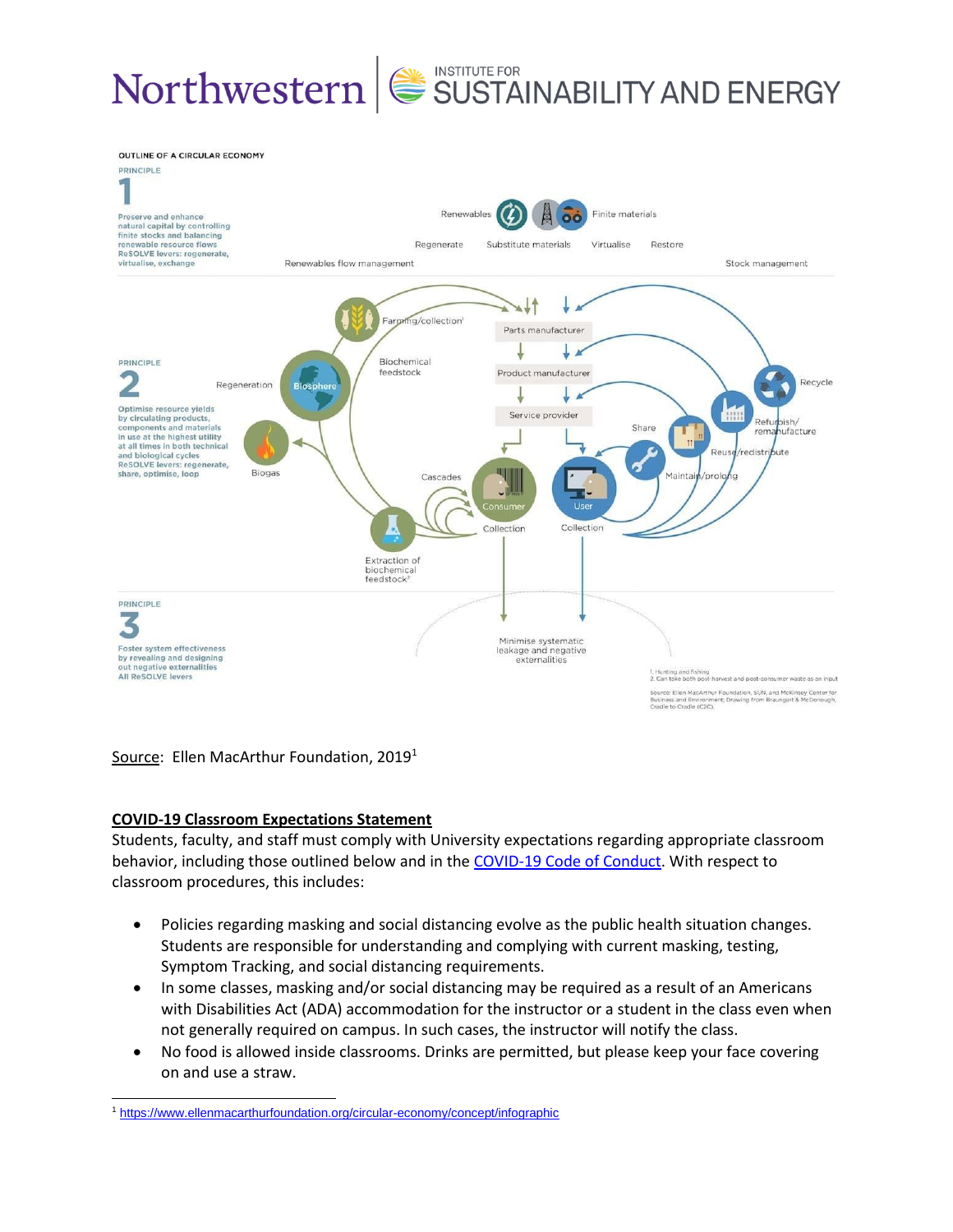• Faculty may assign seats in some classes to help facilitate contact tracing in the event that a student tests positive for COVID-19. Students must sit in their assigned seats.

If a student fails to comply with th[e COVID-19 Code of Conduct](https://www.northwestern.edu/communitystandards/about-us/northwestern-university-student-expectations-covid-19-code-of-conduct.html) or other University expectations related to COVID-19, the instructor may ask the student to leave the class. The instructor is asked to report the incident to the Office of Community Standards for additional follow-up.

### **Class Recording**

This class or portions of this class will be recorded by the instructor for educational purpose and available to the class during the quarter. Your instructor will communicate how you can access the recordings. Portions of the course that contain images, questions or commentary/discussion by students will be edited out of any recordings that are saved beyond the current term.

Unauthorized student recording of classroom or other academic activities (including advising sessions or office hours) is prohibited. Unauthorized recording is unethical and may also be a violation of University policy and state law. Students requesting the use of assistive technology as an accommodation should contact **AccessibleNU**. Unauthorized use of classroom recordings - including distributing or posting them – is also prohibited. Under the University's [Copyright Policy,](https://www.invo.northwestern.edu/invention-disclosure/policies-forms/copyright-policy/) faculty own the copyright to instructional materials – including those resources created specifically for the purposes of instruction, such as syllabi, lectures and lecture notes, and presentations. Students cannot copy, reproduce, display, or distribute these materials. Students who engage in unauthorized recording, unauthorized use of a recording, or unauthorized distribution of instructional materials will be referred to the appropriate University office for follow-up.

### **Expectations for Class Participation**

Being prepared for class is about more than just showing up, it's also about making sure you've completed the readings, homework, etc. so that you are able to make thoughtful contributions during class. Sitting silently and/or being unprepared can damage your participation grade. When in a virtual class, we expect students to keep their camera and mute on as much as possible. When in the classroom, we expect students to keep their phones off and put away.

### **Academic Integrity**

Academic integrity is taken very seriously at Northwestern. Students are responsible for reading and understanding Northwestern's Academic Integrity policies. All suspected violations will be reported to the McCormick College of Engineering's Dean's Office. These include cheating, plagiarism, fabrication, unfair advantage, unauthorized collaboration, and aiding and abetting of academic dishonesty. Students found in violation of academic integrity may receive a zero on the assignment or a failing grade for the course and may be suspended or permanently expelled from the University. See Academic Integrity: A [Basic Guide](https://www.northwestern.edu/provost/policies/academic-integrity/Academic-Integrity-Guide-August-2019.pdf) for more information.

### **The Writing Place**

When working on writing assignments for this class, I encourage you to visit the Writing Place, Northwestern's peer writing center. You will work with juniors and seniors who have been trained to provide you feedback and assistance on any type of writing at any stage in the writing process. They will not edit your work. Rather, they will work with you to brainstorm ideas, organize or outline an essay, clarify your argument, document your sources correctly, or refine grammar and style.

### **Accessibility Statement**